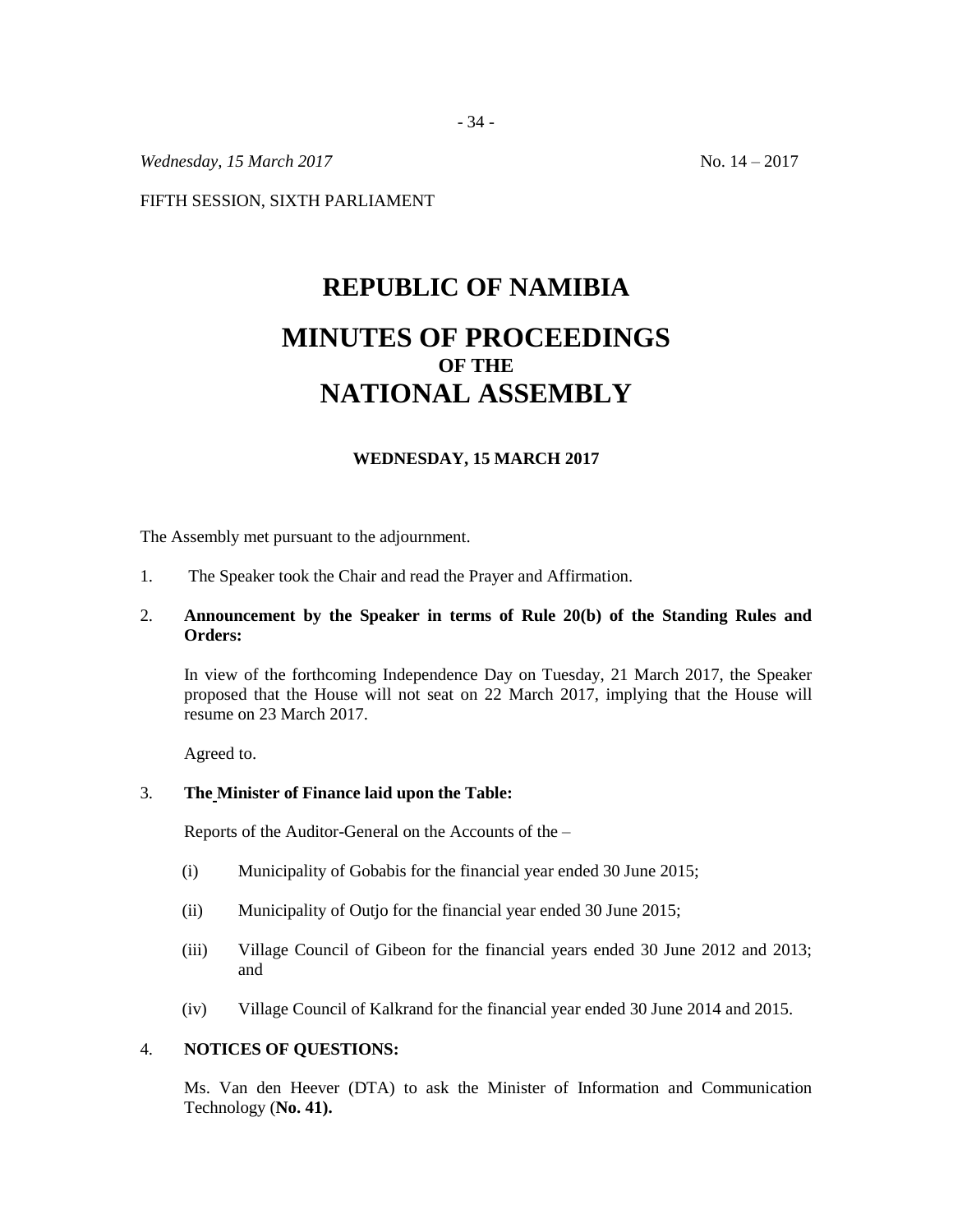Ms. Van den Heever (DTA) to ask the Minister of Labour, Industrial Relations and Employment Creation (No. **42).**

Mr. Smit (DTA) to ask the Minister of Urban and Rural Development (No. **43).**

# 5. **RULING BY THE SPEAKER:**

The Speaker announced that before allowing Mr. Venaani to continue his contribution to the subject matter before the House, that both Mr. Venaani and Mr. Nujoma withdraw their offensive statements made yesterday so as to preserve the dignity of the House in terms of Rule 116(e) of the Standing rules and Orders.

Members agreed and withdrew their statements.

# 6. **FIRST ORDER READ:**

Resumption of Debate on the impact of Chinese involvement in the Namibian construction industry.

Question before the Assembly on Tuesday, 14 March 2017, as moved by Mr. Van Wyk (page 22).

Question put: That the Motion be adopted.

Objection.

House divided.

In favour of the Motion – 14 Members. Against the Motion – 53 Members. Abstaining – 1 Member.

Motion rejected.

# 7. **SECOND ORDER READ:**

Committee Stage – *Public Private Partnership Bill* [B. 24 – 2016].

The Minister of Finance moved, seconded by the Minister of Presidential Affairs: That the Assembly now goes into Committee.

Agreed to.

ASSEMBLY IN COMMITTEE:

Mr. Venaani raised an objection that the Members of his Party have not been afforded enough time to peruse the Amendments thoroughly as these were only distributed to them today. He moved that the Committee Stage be deferred.

Agreed to.

Committee Stage deferred to Thursday, 23 March 2017.

ASSEMBLY RESUMED: